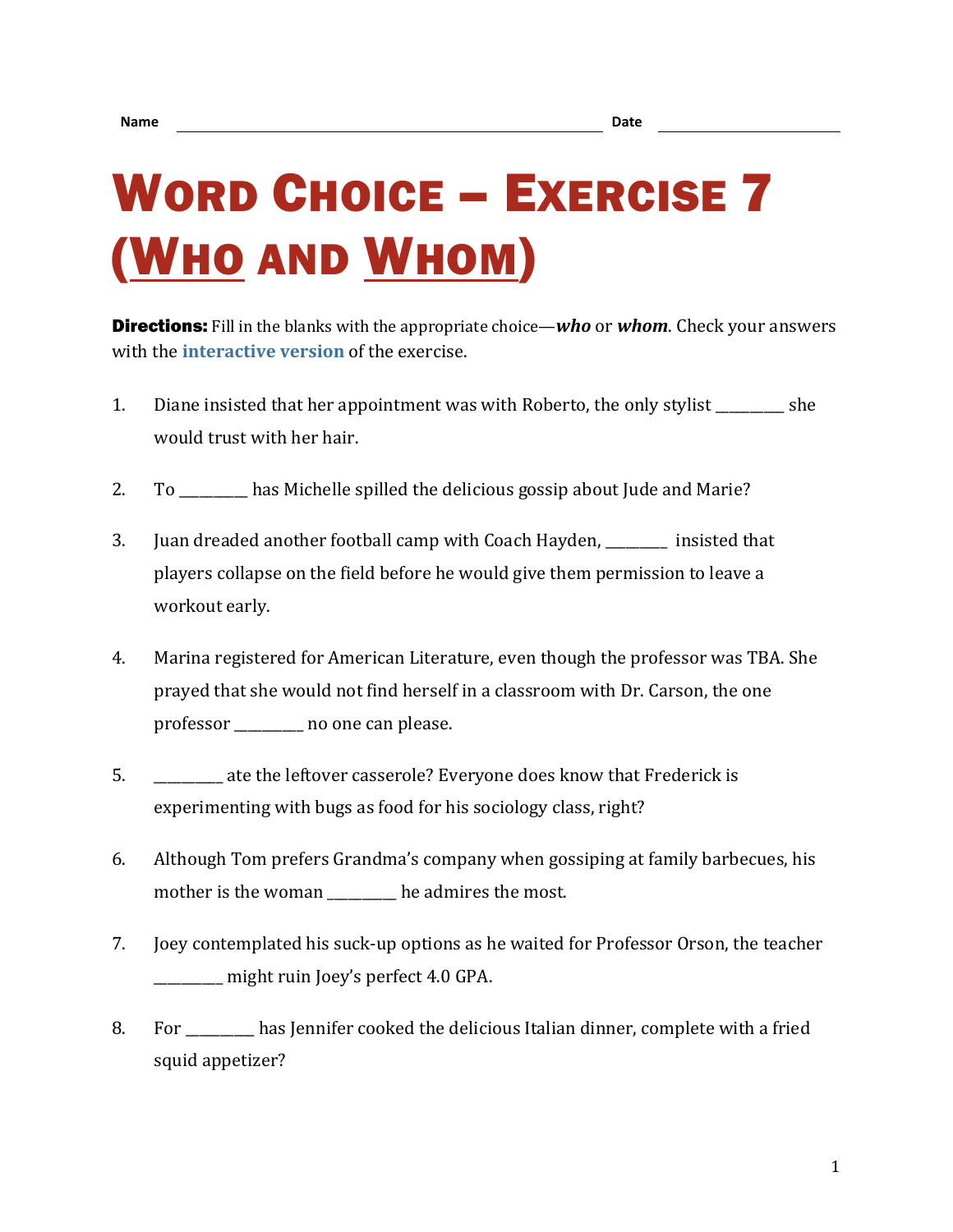- 9. Mr. Martinez decided to fire Roseanne, the cashier could never make correct change.
- 10. \_\_\_\_\_\_\_\_\_\_ did you find to keep your noisy, smelly, annoying beagle while you are on vacation?
- 11. Yolanda asked her fiancé Cesar to ride home with Brittney, \_\_\_\_\_\_\_\_\_\_ the other girls would not trust with their own boyfriends.
- 12. Sylvia cringed when Dr. Frasier paired her with Seymour, the one lab partner \_\_\_\_\_\_\_\_\_\_ no one can stand.
- 13. \_\_\_\_\_\_\_\_\_\_ else knows that Rhonda lost all her hair when she neglected to follow the package directions on the home perm kit?
- 14. Ryan gave a dozen chocolate-broccoli muffins to his sweetheart Natasha, \_\_\_\_\_\_\_\_\_\_ declared them the most delicious treat that she had ever tasted.
- 15. Everyone at the gym stared at Kenny, \_\_\_\_\_\_\_\_\_\_ sang along at the top of his voice to the Dolly Parton songs on his iPod.
- 16. When you are walking at the park, do not try to stand your ground against Marjorie, \_\_\_\_\_\_\_\_\_\_ will run you over with the baby carriage and then allow Moose, her sheltie, to nip your heels.
- 17. After a month of dating Ashley, Brad decided that he wasn't ready for a relationship with an entomologist \_\_\_\_\_\_\_\_\_ spent more time looking for bugs when they dined al fresco than listening to his football exploits.
- 18. Carmen shook her head in disgust as another moronic driver blabbing on a cell phone nearly steered into a pedestrian \_\_\_\_\_\_\_\_\_\_ the driver was too distracted to notice.
- 19. Mrs. Ryerson, \_\_\_\_\_\_\_\_\_\_ is paranoid about identity theft, clutches her purse so tightly that she has constant shoulder pain.